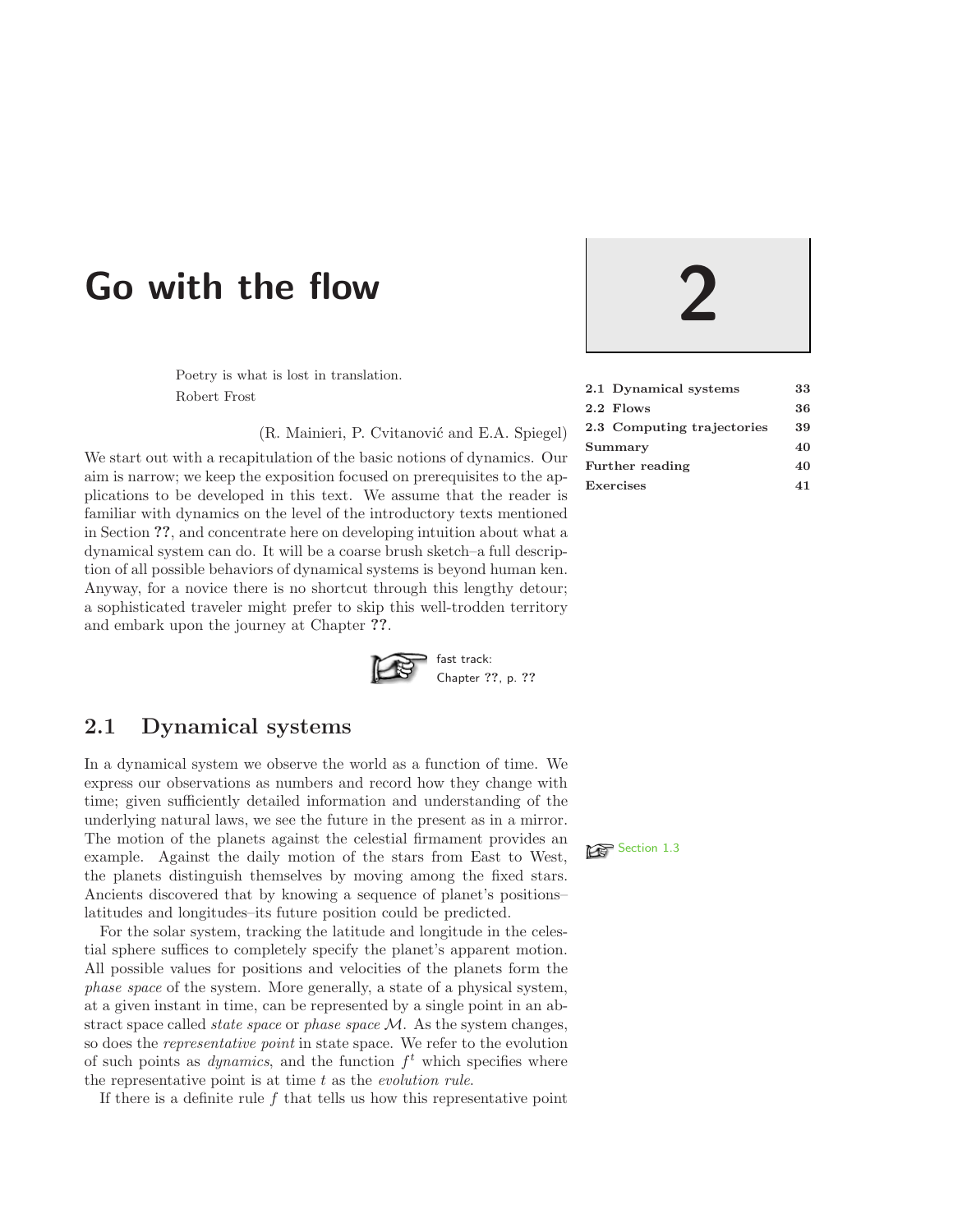moves in  $M$ , the system is said to be deterministic. For a deterministic dynamical system, the evolution rule takes one point of the state space and maps it into exactly one point. However, this is not always possible. For example, knowing the temperature today is not enough to predict the temperature tomorrow; knowing the value of a stock today will not determine its value tomorrow. The state space can be enlarged, in the hope that in a sufficiently large state space it is possible to determine an evolution rule, so we imagine that knowing the state of the atmosphere, measured over many points over the entire planet should be sufficient to determine the temperature tomorrow. Even that is not quite true, and we are less hopeful when it comes to stocks.

For a deterministic system almost every point has a unique future, so trajectories cannot intersect. We say 'almost' because there might exist a set of measure zero (tips of wedges, cusps, etc.) for which a Chapter **??** trajectory is not defined. We may think such sets a nuisance, but it is quite the contrary–they will enable us to partition state space, so that the dynamics can be better understood.

> Locally, the state space M looks like  $\mathbb{R}^d$ , meaning that d numbers are sufficient to determine what will happen next. Globally, it may be a more complicated manifold formed by patching together several pieces of  $\mathbb{R}^d$ , forming a torus, a cylinder, or some other geometric object. When we need to stress that the dimension d of  $\mathcal M$  is greater than one, we may refer to the point  $x \in \mathcal{M}$  as  $x_i$  where  $i = 1, 2, 3, \ldots, d$ . The evolution rule  $f^t : \mathcal{M} \to \mathcal{M}$  tells us where a point x is in M after a time interval t.

The pair (M, f) constitute a *dynamical system*.

The dynamical systems we will be studying are smooth. This is expressed mathematically by saying that the evolution rule  $f<sup>t</sup>$  can be differentiated as many times as needed. Its action on a point  $x$  is sometimes indicated by  $f(x, t)$  to remind us that f is really a function of two variables: the time and a point in state space. Note that time is relative rather than absolute, so only the time interval is necessary. This follows from the fact that a point in state space completely determines all future evolution, and it is not necessary to know anything else. The time parameter can be a real variable  $(t \in \mathbb{R})$ , in which case the evolution is called a *flow*, or an integer  $(t \in \mathbb{Z})$ , in which case the evolution advances in discrete steps in time, given by *iteration* of a *map*. Actually, the evolution parameter need not be the physical time; for example, a timestationary solution of a partial differential equation is parametrized by spatial variables. In such situations one talks of a 'spatial profile' rather than a 'flow'.

Nature provides us with innumerable dynamical systems. They manifest themselves through their trajectories: given an initial point  $x_0$ , the evolution rule traces out a sequence of points  $x(t) = f<sup>t</sup>(x<sub>0</sub>)$ , the *trajec*-<sup>[2</sup>] 2.1, page 41 *tory* through the point  $x_0 = x(0)$ . A trajectory is parameterized by the time t and thus belongs to  $(f^t(x_0), t) \in \mathcal{M} \times \mathbb{R}$ . By extension, we can also talk of the evolution of a region  $\mathcal{M}_i$  of the state space: just apply  $f^t$  to every point in  $\mathcal{M}_i$  to obtain a new region  $f^t(\mathcal{M}_i)$ , as in

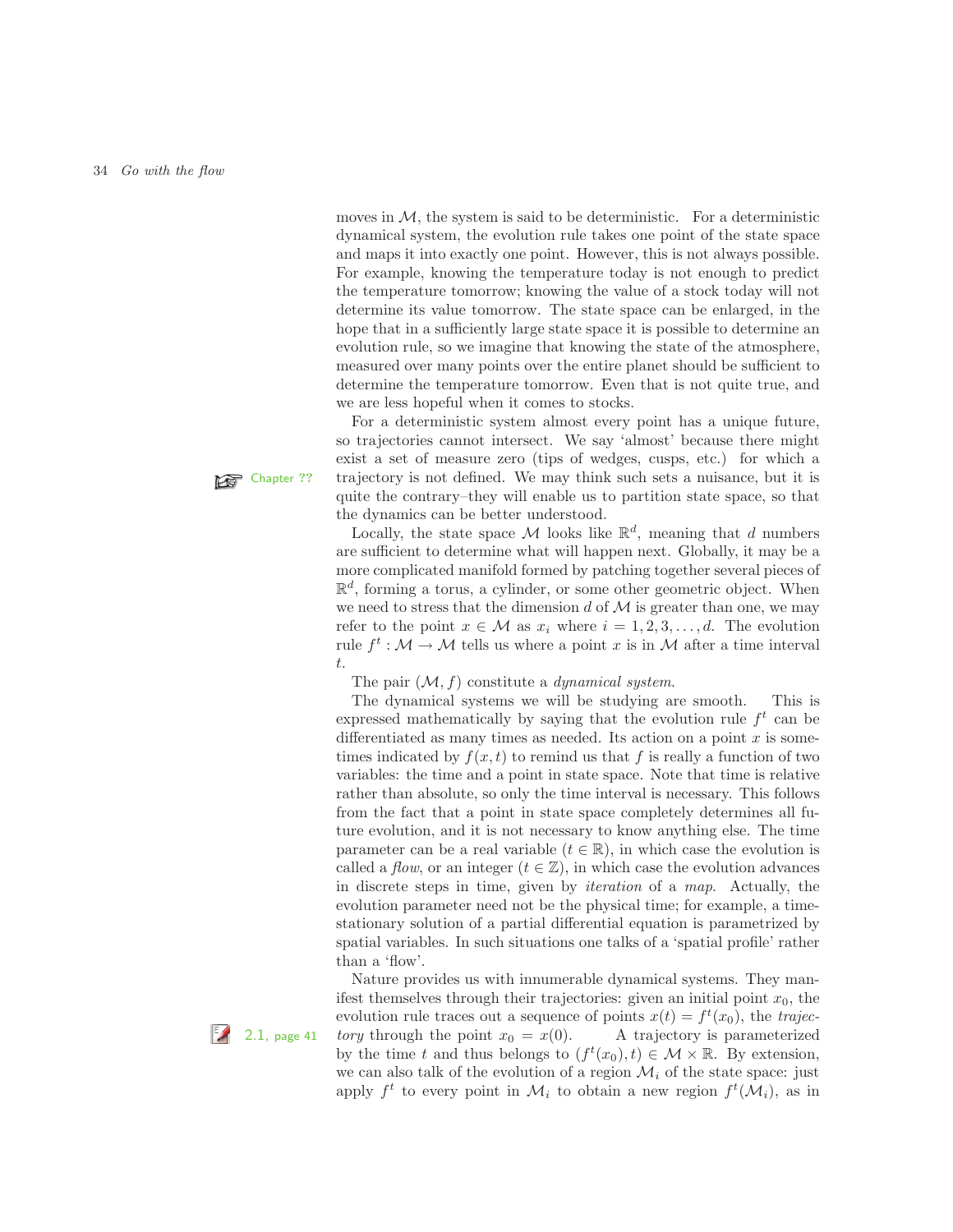Fig. 2.1.

Because  $f^t$  is a single-valued function, any point of the trajectory can be used to label the trajectory. If we mark the trajectory by its initial point  $x_0$ , we are describing it in the *Lagrangian coordinates*. We can regard the transport of the material point at  $t = 0$  to its current point  $x(t) = f<sup>t</sup>(x<sub>0</sub>)$  as a coordinate transformation from the Lagrangian coordinates to the *Eulerian coordinates*.

The subset of points in  $M$  that belong to the (possibly infinite) trajectory of a given point  $x_0$  is called the *orbit* of  $x_0$ ; we shall talk about forward orbits, backward orbits, periodic orbits, etc.. For a flow, an orbit is a smooth continuous curve; for a map, it is a sequence of points.

What are the possible trajectories? This is a grand question, and there are many answers, chapters to follow offering some. Here is the first attempt to classify all possible trajectories:

stationary:  $(x) = x$  for all t periodic:  $(x) = f^{t+T_p}(x)$  for a given minimum period  $T_p$ aperiodic:  $f^{t'}(x)$  for all  $t \neq t'$ .

The ancients tried to make sense of all dynamics in terms of periodic motions; epicycles, integrable systems. The embarassing truth is that for a generic dynamical systems almost all motions are aperiodic. So we refine the classification by dividing aperiodic motions into two subtypes: those that wander off, and those that keep coming back.

A point  $x \in \mathcal{M}$  is called a *wandering point*, if there exists an open neighborhood  $\mathcal{M}_0$  of x to which the trajectory never returns

$$
f^t(x) \notin \mathcal{M}_0 \qquad \text{for all} \quad t > t_{\text{min}}. \tag{2.1}
$$

In physics literature, the dynamics of such state is often referred to as *transient*.

A *periodic orbit* (or a *cycle*) corresponds to a trajectory that returns exactly to the initial point in a finite time. Periodic orbits form a very small subset of the state space, in the same sense that rational numbers are a set of zero measure on the unit interval.

Periodic orbits and stationary points are the simplest examples of 'non-wandering' invariant sets preserved by dynamics. Dynamics can also preserve higher-dimensional smooth compact invariant manifolds; most commonly encountered are the M-dimensional tori of Hamiltonian dynamics, with notion of periodic motion generalized to quasiperiodic (superposition of M incommesurate frequencies) motion on a smooth torus, and families of solutions related by a continuous symmetry.

For times much longer than a typical 'turnover' time, it makes sense to relax the notion of exact (quasi)periodicity, and replace it by the notion of *recurrence*. A point is *recurrent* or *non-wandering* if for any open neighborhood  $\mathcal{M}_0$  of x and any time  $t_{min}$  there exists a later time t, such that

$$
f^t(x) \in \mathcal{M}_0. \tag{2.2}
$$

In other words, the trajectory of a non-wandering point reenters the neighborhood  $\mathcal{M}_0$  infinitely often. We shall denote by  $\Omega$  the *non*-



Fig. 2.1 (a) A trajectory traced out by the evolution rule  $f^t$ . Starting from the state space point  $x$ , after a time  $t$ , the point is at  $f^t(x)$ . (b) The evolution rule  $f<sup>t</sup>$ can be used to map a region  $\mathcal{M}_i$  of the state space into the region  $f^t(\mathcal{M}_i)$ .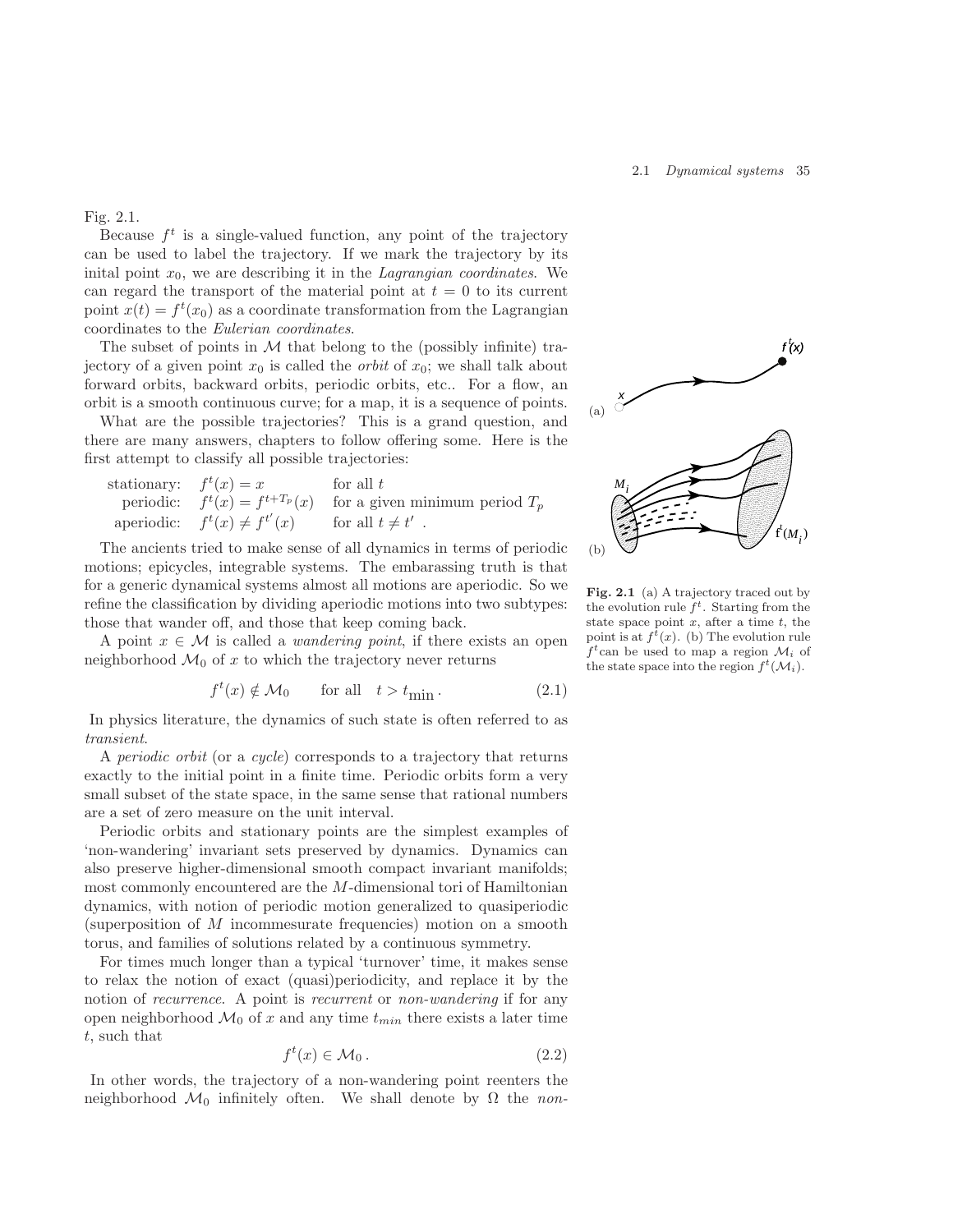*wandering set* of f, i.e., the union of all the non-wandering points of M. The set  $\Omega$ , the non-wandering set of f, is the key to understanding the long-time behavior of a dynamical system; all calculations undertaken here will be carried out on non-wandering sets.

So much about individual trajectories. What about clouds of initial points? If there exists a connected state space volume that maps into itself under forward evolution (and you can prove that by the method of Lyapunov functionals, or several other methods available in the literature), the flow is globally contracting onto a subset of  $M$  which we shall refer to as the *attractor*. The attractor may be unique, or there can coexist any number of distinct attracting sets, each with its own *basin of attraction*, the set of all points that fall into the attractor under foward evolution. The attractor can be a fixed point, a periodic orbit, aperiodic, or any combination of the above. The most interesting case is that of an aperiodic recurrent attractor, to which we shall refer loosely as a *strange* **Example 2.2** *attractor*. We say 'loosely', as will soon become apparent that diagnosing and proving existence of a genuine, card-carrying strange attractor is a highly nontrivial undertaking.

> Conversely, if we can enclose the non-wandering set  $\Omega$  by a connected state space volume  $\mathcal{M}_0$  and then show that almost all points within  $\mathcal{M}_0$ , but not in  $\Omega$ , eventually exit  $\mathcal{M}_0$ , we refer to the non-wandering set  $\Omega$  as a *repeller*. An example of a repeller is not hard to come by–the pinball game of Section 1.3 is a simple chaotic repeller.

> It would seem, having said that the periodic points are so exceptional that almost all non-wandering points are aperiodic, that we have given up the ancients' fixation on periodic motions. Nothing could be further from truth. As longer and longer cycles approximate more and more accurately finite segments of aperiodic trajectories, we shall establish control over non-wandering sets by defining them as the closures of the union of all periodic points.

> Before we can work out an example of a non-wandering set and get a better grip on what chaotic motion might look like, we need to ponder flows in a little more depth.

### **2.2 Flows**

There is no beauty without some strangeness. William Blake

A *flow* is a continuous-time dynamical system. The evolution rule  $f^t$  is a family of mappings of  $\mathcal{M} \to \mathcal{M}$  parameterized by  $t \in \mathbb{R}$ . Because t represents a time interval, any family of mappings that forms an evolution  $\left[2.2, \frac{\text{page 41}}{2} \right]$  rule must satisfy:

- (a)  $f^{0}(x) = x$  (in 0 time there is no motion)
- (b)  $f^t(f^{t'}(x)) = f^{t+t'}(x)$  (the evolution law is the same at all times)
- (c) the mapping  $(x,t) \mapsto f^t(x)$  from  $\mathcal{M} \times \mathbb{R}$  into  $\mathcal M$  is continuous.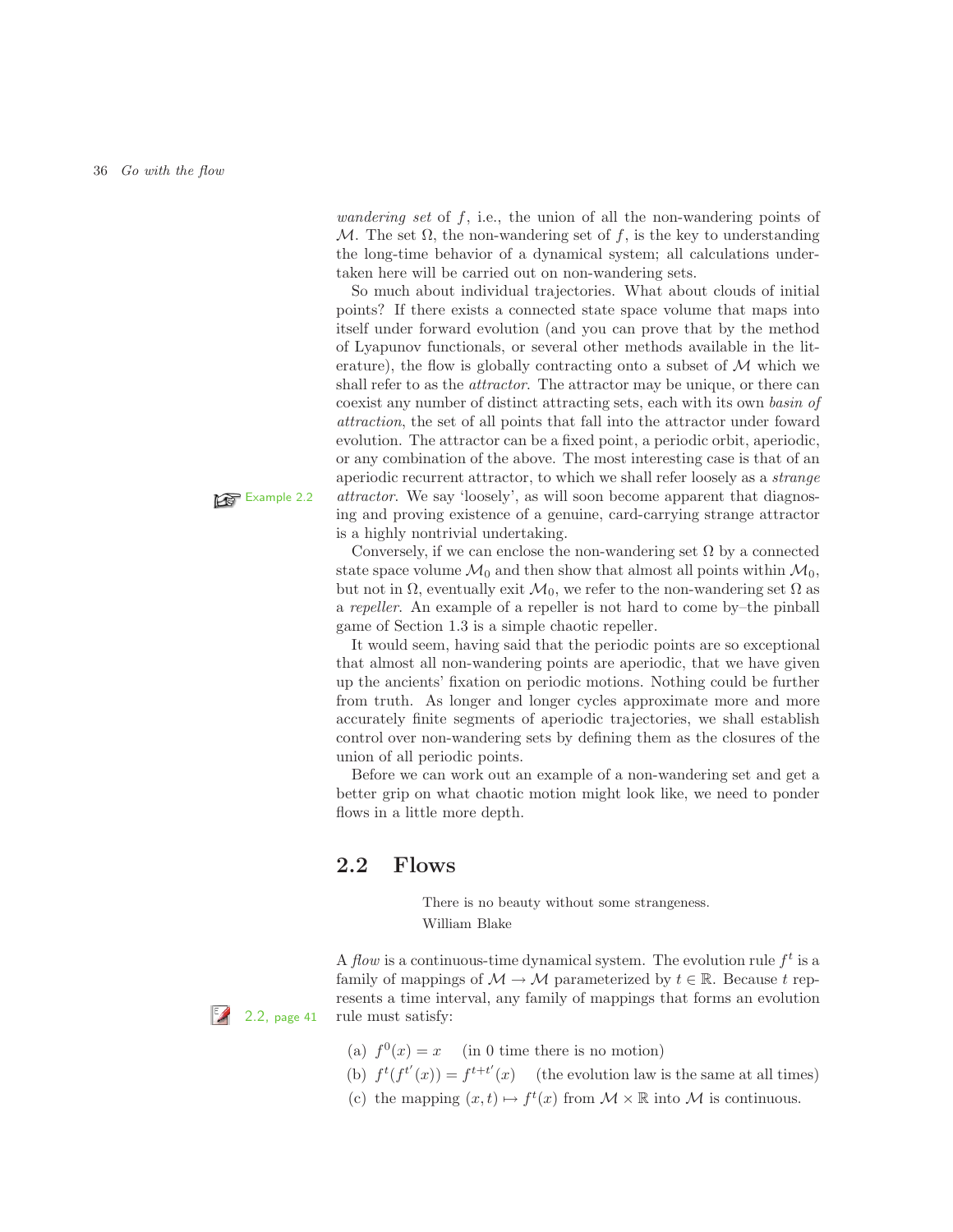The family of mappings  $f^t(x)$  thus forms a continuous (forward semi-) group. Why 'semi-'group? It may fail to form a group if the dynamics is not reversible, and the rule  $f^t(x)$  cannot be used to rerun the dynamics backwards in time, with negative t; with no reversibility, we cannot define the inverse  $f^{-t}(f^t(x)) = f^{0}(x) = x$ , in which case the family of mappings  $f^t(x)$  does not form a group. In exceedingly many situations of interest–for times beyond the Lyapunov time, for asymptotic attractors, for dissipative partial differential equations, for systems with noise, for non-invertible maps–the dynamics cannot be run backwards in time, hence, the circumspect emphasis on *semigroups*. On the other hand, there are many settings of physical interest, where dynamics is reversible (such as finite-dimensional Hamiltonian flows), and where the family of evolution maps  $f<sup>t</sup>$  does form a group.

For infinitesimal times, flows can be defined by differential equations. We write a trajectory as

$$
x(t+\tau) = f^{t+\tau}(x_0) = f(f(x_0, t), \tau)
$$
\n(2.3)

and express the time derivative of a trajectory at point  $x(t)$ ,

$$
\left. \frac{dx}{d\tau} \right|_{\tau=0} = \left. \partial_{\tau} f(f(x_0, t), \tau) \right|_{\tau=0} = \dot{x}(t) \,. \tag{2.4}
$$

as the time derivative of the evolution rule, a vector evaluated at the same point. By considering all possible trajectories, we obtain the vector  $\dot{x}(t)$  at any point  $x \in \mathcal{M}$ . This *vector field* is a (generalized) velocity field:

$$
v(x) = \dot{x}(t). \tag{2.5}
$$

Newton's laws, Lagrange's method, or Hamilton's method are all familiar procedures for obtaining a set of differential equations for the vector field  $v(x)$  that describes the evolution of a mechanical system. Equations of mechanics may appear different in form from (2.5), as they are often involve higher time derivatives, but an equation that is second or higher order in time can always be rewritten as a set of first order equations.

We are concerned here with a much larger world of general flows, mechanical or not, all defined by a time-independent vector field (2.5). At each point of the state space a vector indicates the local direction in which the orbit evolves. The length of the vector  $|v(x)|$  is proportional to the speed at the point x, and the direction and length of  $v(x)$  changes from point to point. When the state space is a complicated manifold embedded in  $\mathbb{R}^d$ , one can no longer think of the vector field as being embedded in the state space. Instead, we have to imagine that each point x of state space has a different tangent plane  $T\mathcal{M}_x$  attached to it. The vector field lives in the union of all these tangent planes, a space called the *tangent bundle* **T**M.

#### **Example 2.1 A two-dimensional vector field**  $v(x)$ :

A simple example of a flow is afforded by the unforced Duffing system

$$
\dot{x}(t) = y(t) \n\dot{y}(t) = -0.15 y(t) + x(t) - x(t)^3
$$
\n(2.6)



Fig. 2.2 (a) The two-dimensional vector field for the Duffing system (2.6), together with a short trajectory segment. (b) The flow lines. Each 'comet' represents the same time interval of a trajectory, starting at the tail and endat the head. The longer the comet,  $\frac{1}{2}$  faster<sup>3</sup>the flow<sup>1</sup>in that region.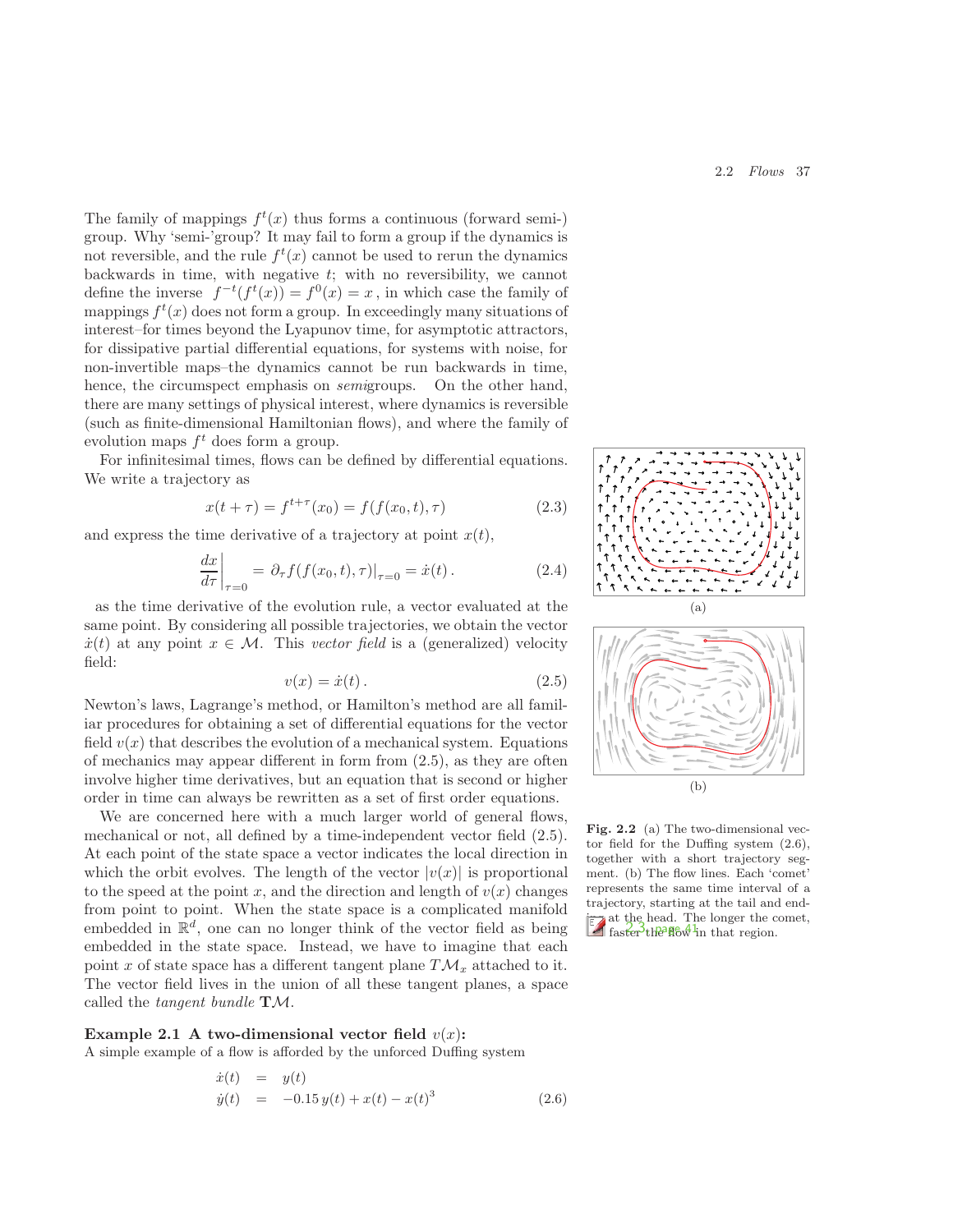

2.4, page 41

Fig. 2.3 A trajectory of the Rössler flow at time  $t = 250$ . (G. Simon)



plotted in Fig. 2.2. The velocity vectors are drawn superimposed over the configuration coordinates  $(x(t), y(t))$  of state space M, but they belong to a different space, the *tangent bundle* **T**M.

$$
\text{If} \qquad v(x_q) = 0 \,, \tag{2.7}
$$

 $x_q$  is an *equilibrium point* (also referred to as a *stationary*, *fixed*, *critical*, *stagnation* point, *zero* of v, or *steady state*), and the trajectory remains forever stuck at  $x_q$ . Otherwise the trajectory passing through  $x_0$  at time  $t = 0$  can be obtained by integrating the equations (2.5):

$$
x(t) = ft(x0) = x0 + \int_0^t d\tau \, v(x(\tau)), \qquad x(0) = x_0. \qquad (2.8)
$$

We shall consider here only *autonomous* flows, i.e., flows for which the velocity field  $v_i$  is *stationary*, not explicitly dependent on time. A non-autonomous system

$$
\frac{dy}{d\tau} = w(y, \tau) , \qquad (2.9)
$$

can always be converted into a system where time does not appear explicitly. To do so, extend ('suspend') state space to be  $(d+1)$ -dimensional by defining  $x = \{y, \tau\}$ , with a stationary vector field

$$
v(x) = \left[ \begin{array}{c} w(y, \tau) \\ 1 \end{array} \right]. \tag{2.10}
$$

2.5, page 41 The new flow  $\dot{x} = v(x)$  is autonomous, and the trajectory  $y(\tau)$  can be read off  $x(t)$  by ignoring the last component of x.

#### **Example 2.2 A flow with a strange attractor:**

The Duffing flow of Fig. 2.2 is bit of a bore–every trajectory ends up in one of the two attractive equilibrium points. Let's construct a flow that does not die out, but exhibits a recurrent dynamics. Start with a harmonic oscillator

$$
\dot{x} = -y, \qquad \dot{y} = x. \tag{2.11}
$$

The solutions are  $re^{it}$ ,  $re^{-it}$ , and the whole x-y plane rotates with constant angular velocity  $\dot{\theta} = 1$ , period  $T = 2\pi$ . Now make the system unstable by adding

$$
\dot{x} = -y, \qquad \dot{y} = x + ay, \qquad a > 0,
$$
\n(2.12)

or, in radial coordinates,  $\dot{r} = ar \sin^2 \theta$ ,  $\dot{\theta} = 1 + (a/2) \sin 2\theta$ . The plane is still rotating with the same average angular velocity, but trajectories are now spiraling out. Any flow in the plane either escapes, falls into an attracting equilibrium point, or converges to a limit cycle. Richer dynamics requires at least one more dimension. In order to prevent the trajectory from escaping to  $\infty$ , kick it into 3rd dimension when x reaches some value c by adding

$$
\dot{z} = b + z(x - c), \qquad c > 0. \tag{2.13}
$$

As x crosses c, z shoots upwards exponentially,  $z \simeq e^{(x-c)t}$ . In order to bring it back, start decreasing  $x$  by modifying its equation to

$$
\dot{x} = -y - z.
$$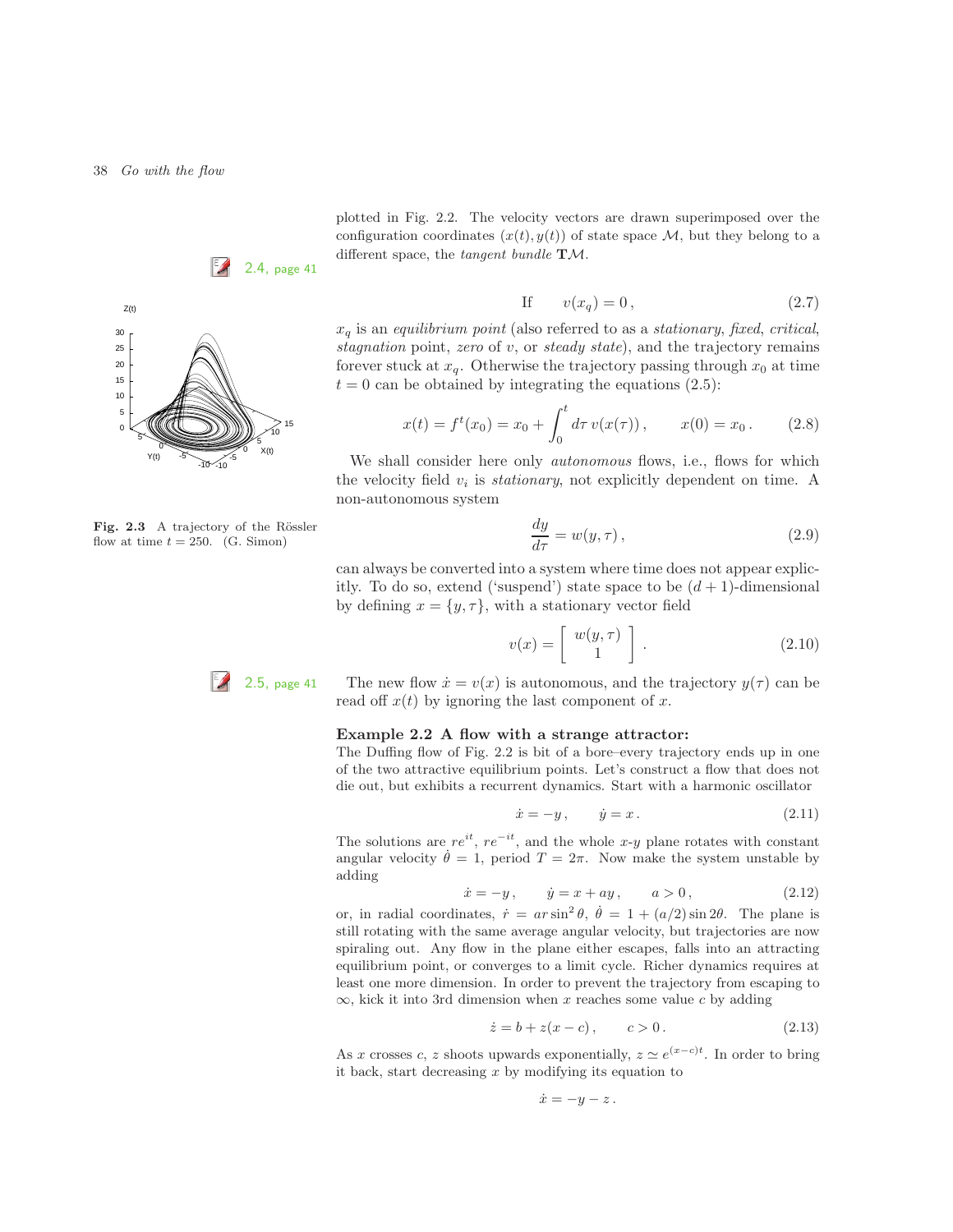Large z drives the trajectory toward  $x = 0$ ; there the exponential contraction by  $e^{-ct}$  kicks in, and the trajectory drops back toward the x-y plane. This frequently studied example of an autonomous flow is called the *Rössler system* (for definitiveness we fix the parameters  $a, b, c$  in what follows):

$$
\dot{x} = -y - z \n\dot{y} = x + ay \n\dot{z} = b + z(x - c), \qquad a = b = 0.2, \quad c = 5.7.
$$
\n(2.14)

The system is as simple as they get–it would be linear, were it not for the sole bilinear term zx. Even for so 'simple' a system the nature of long-time  $\Box$  2.8, page 41 solutions is far from obvious.

There are two repelling equilibrium points (2.7):

$$
x^{\pm} = \frac{c \pm \sqrt{c^2 - 4ab}}{2a}(a, -1, 1)
$$
  
\n
$$
(x^-, y^-, z^-) = (0.0070, -0.0351, 0.0351)
$$
  
\n
$$
(x^+, y^+, z^+) = (5.6929, -28.464, 28.464)
$$
 (2.15)

One is close to the origin by construction–the other, some distance away, exists because the equilibrium condition has a 2nd-order nonlinearity.

To see what other solutions look like we need to resort to numerical integration. A typical numerically integrated long-time trajectory is sketched in Fig. 2.3. As we shall show in Section 4.1, for this flow any finite volume of initial conditions shrinks with time, so the flow is *contracting*. Trajectories that start out sufficiently close to the origin seem to converge to a *strange* attractor. We say 'seem' as there exists no proof that such an attractor is asymptotically aperiodic–it might well be that what we see is but a long tran- $\blacksquare$  3.6, page 54 sient on a way to an attractive periodic orbit. For now, accept that Fig. 2.3 and similar figures in what follows are examples of 'strange attractors.' (continued in Exercise 2.8 and Example 3.3) (Rytis Paškauskas)



## **2.3 Computing trajectories**

On two occasions I have been asked [by members of Parliament], 'Pray, Mr. Babbage, if you put into the machine wrong figures, will the right answers come out?' I am not able rightly to apprehend the kind of confusion of ideas that could provoke such a question.

Charles Babbage

You have not learned dynamics unless you know how to integrate numerically whatever dynamical equations you face. Sooner or later, you need to implement some finite time-step prescription for integration of the equations of motion (2.5). The simplest is the Euler integrator which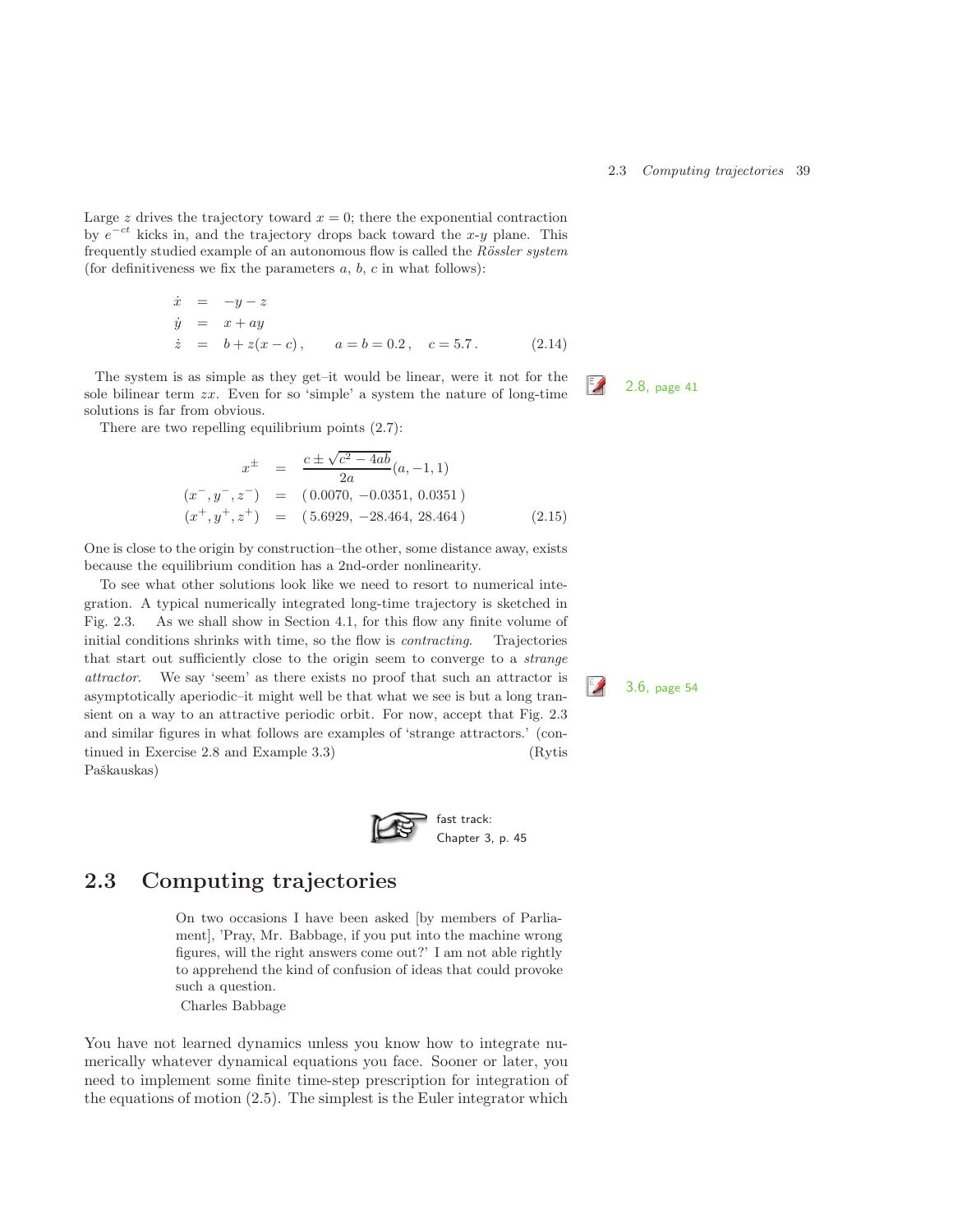advances the trajectory by  $\delta \tau \times$  velocity at each time step:

$$
x_i \to x_i + v_i(x)\delta\tau. \tag{2.16}
$$



have **underlined titles**. The rest (**smaller type**) are optional. Difficult problems are marked by any number of \*\*\* stars.

This might suffice to get you started, but as soon as you need higher numerical accuracy, you will need something better. There are many excellent reference texts and computer programs that can help you learn how to solve differential equations numerically using sophisticated nu- $\frac{2.6}{7}$  2.6, page 41 merical tools, such as pseudo-spectral methods or implicit methods. If a 'sophisticated' integration routine takes days and gobbles up terabits of memory, you are using brain-damaged high level software. Try writing a few lines of your own Runge-Kutta code in some mundane everyday 2.7, page 41 language. While you absolutely need to master the requisite numerical methods, this is neither the time nor the place to expound upon 2.9, page 42 them; how you learn them is your business. And if you have developed some nice routines for solving problems in this text or can point another 2.10, page 42 student to some, let us know.

#### **Summary**

Chaotic dynamics with a low-dimensional attractor can be visualized as The problems that you should do a succession of nearly periodic but unstable motions. In the same spirit, turbulence in spatially extended systems can be described in terms of recurrent spatiotemporal patterns. Pictorially, dynamics drives a given spatially extended system through a repertoire of unstable patterns; as we watch a turbulent system evolve, every so often we catch a glimpse of a familiar pattern. For any finite spatial resolution and finite time the system follows approximately a pattern belonging to a finite repertoire of possible patterns, and the long-term dynamics can be thought of as a walk through the space of such patterns. Recasting this image into mathematics is the subject of this book.

# **Further reading**

**Model ODE and PDE systems.** The Duffing system (2.6) arises in the study of electronic circuits [2]. Rössler system was introduced in Ref. [3] as a simplified set of equations describing no particular physical system, but capturing the essence of chaos in a simplest imaginable smooth flow. Otto Rössler, a man of classical education, was inspired in this quest by that rarely cited grandfather of chaos, Anaxagoras (456 B.C.). This, and references to earlier work can be found in Refs. [5, 7, 8]. We recommend in particular the inimitable Abraham and Shaw illustrated classic [6] for its beautiful sketches of the

Rössler and many other flows.

**Diagnosing chaos.** In Section 1.3.1 we have stated that a deterministic system exhibits 'chaos' if its dynamics is locally unstable (positive Lyapunov exponent) and globally mixing (positive entropy). In Section **??** we shall define Lyapunov exponents, and discuss their evaluation, but already at this point it would be handy to have a few quick numerical methods to diagnose chaotic dynamics. Laskar's *frequency analysis* method [12] is useful for extracting quasi-periodic and weakly chaotic regions of state space in Hamiltonian dy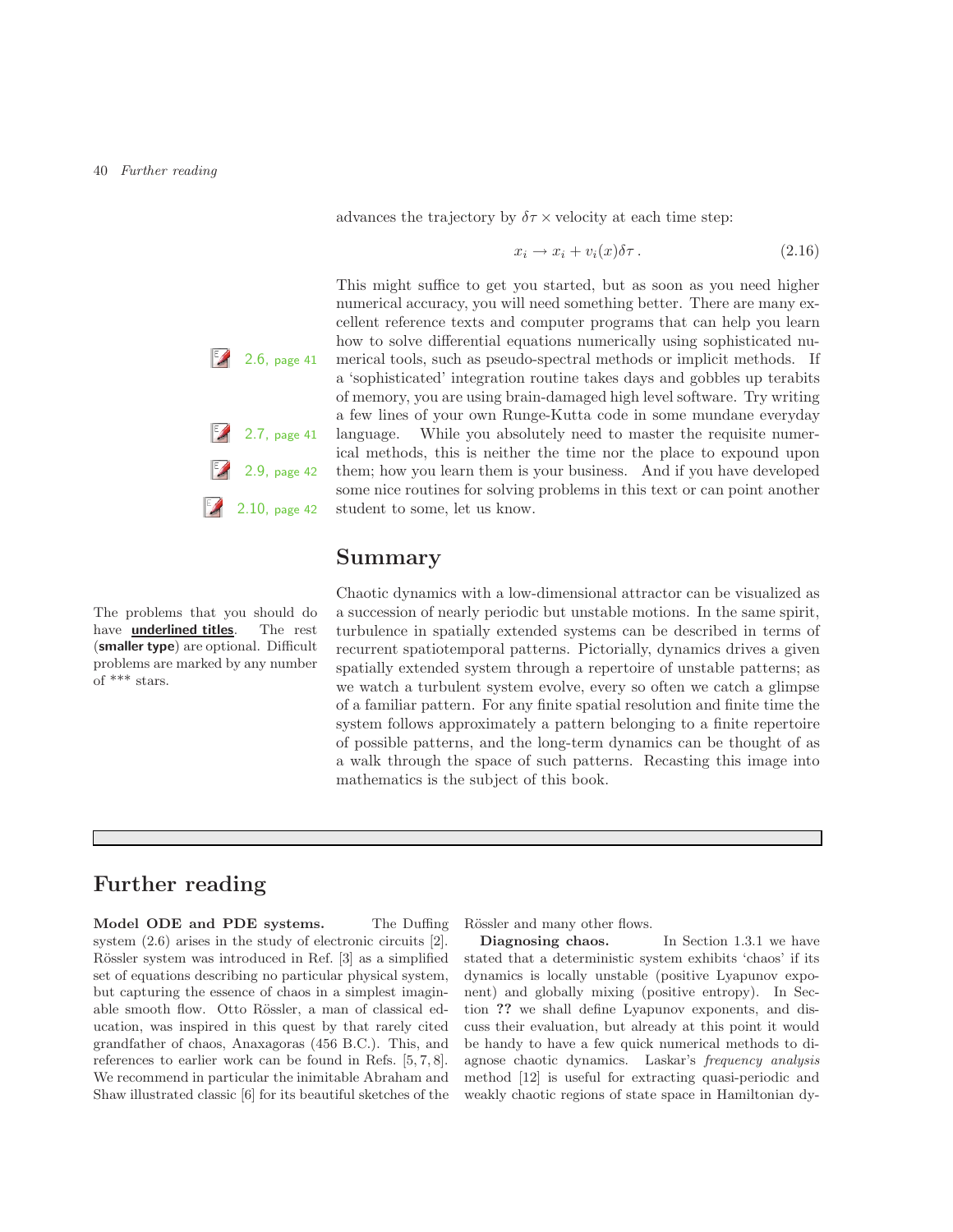namics with many degrees of freedom. For references to several other numerical methods, see Ref. [13].

**Dynamical systems software:** J.D. Meiss [10] has many years maintained *Sci.nonlinear FAQ* which is now in part superseded by the SIAM Dynamical Systems website www.dynamicalsystems.org. The website glossary contains most of Meiss's FAQ plus new ones, and a up-to-date software list [11], with links to DSTool, xpp, AUTO, etc.. Springer on-line *Encyclopaedia of Mathematics* maintains links to Dynamical systems software packages on eom.springer.de/D/d130210.htm.

## **Exercises**

(2.1) **Trajectories do not intersect.** A trajectory in the state space  $\mathcal M$  is the set of points one gets by evolving  $x \in \mathcal{M}$  forwards and backwards in time:

$$
C_x = \{ y \in \mathcal{M} : f^t(x) = y \text{ for } t \in \mathbb{R} \}.
$$

Show that if two trajectories intersect, then they are the same curve.

(2.2) **Evolution as a group.** The trajectory evolution  $f^t$  is a one-parameter semigroup where

 $f^{t+s} = f^t \circ f^s$ .

Show that it is a commutative semigroup.

In this case, the commutative character of the (semi-)group of evolution functions comes from the commutative character of the time parameter under addition. Can you think of any other (semi- )group replacing time?

- (2.3) **Almost** ode**'s.**
	- (a) Consider the point  $x$  on  $\mathbb R$  evolving according  $\dot{x} = e^{\dot{x}}$ . Is this an ordinary differential equation?
	- (b) Is  $\dot{x} = x(x(t))$  an ordinary differential equation?
	- (c) What about  $\dot{x} = x(t+1)$ ?
- (2.4) **All equilibrium points are fixed points.** Show that a point of a vector field  $v$  where the velocity is zero is a fixed point of the dynamics  $f^t$ .
- (2.5) **Gradient systems.** Gradient systems (or 'potential problems') are a simple class of dynamical systems for which the velocity field is given by the gradient of an auxiliary function, the 'potential'  $\phi$

$$
\dot{x} = -\nabla \phi(x)
$$

where  $x \in \mathbb{R}^d$ , and  $\phi$  is a function from that space to the reals R.

- (a) Show that the velocity of the particle is in the direction of most rapid decrease of the function  $\phi$ .
- (b) Show that all extrema of  $\phi$  are fixed points of the flow.
- (c) Show that it takes an infinite amount of time for the system to reach an equilibrium point.
- (d) Show that there are no periodic orbits in gradient systems.
- (2.6) **Runge-Kutta integration.** Implement the fourth-order Runge-Kutta integration formula (see, for example, Ref. [9]) for  $\dot{x} = v(x)$ :

$$
x_{n+1} = x_n + \frac{k_1}{6} + \frac{k_2}{3} + \frac{k_3}{3} + \frac{k_4}{6} + O(\delta \tau^5)
$$
  
\n
$$
k_1 = \delta \tau v(x_n), \qquad k_2 = \delta \tau v(x_n + k_1/2)
$$
  
\n
$$
k_3 = \delta \tau v(x_n + k_2/2)
$$
  
\n
$$
k_4 = \delta \tau v(x_n + k_3).
$$
 (2.17)

If you already know your Runge-Kutta, program what you believe to be a better numerical integration routine, and explain what is better about it.

(2.7) **Rössler system.** Use the result of Exercise 2.6 or some other integration routine to integrate numerically the Rössler system  $(2.14)$ . Does the result look like a 'strange attractor'?

#### (2.8) **Equilibria of the Rössler system.**

- (a) Find all equilibrium points  $(x^q, y^q, z^q)$  of the Rössler system  $(2.14)$ . How many are there?
- (b) Assume that  $b = a$ . As we shall see, some surprisingly large, adn surprisingly small numbers arise in this system. In order to understand their size, introduce parameters

$$
\epsilon = a/c
$$
,  $D = 1 - 4\epsilon^2$ ,  $p^{\pm} = (1 \pm \sqrt{D})/2$ . (2.18)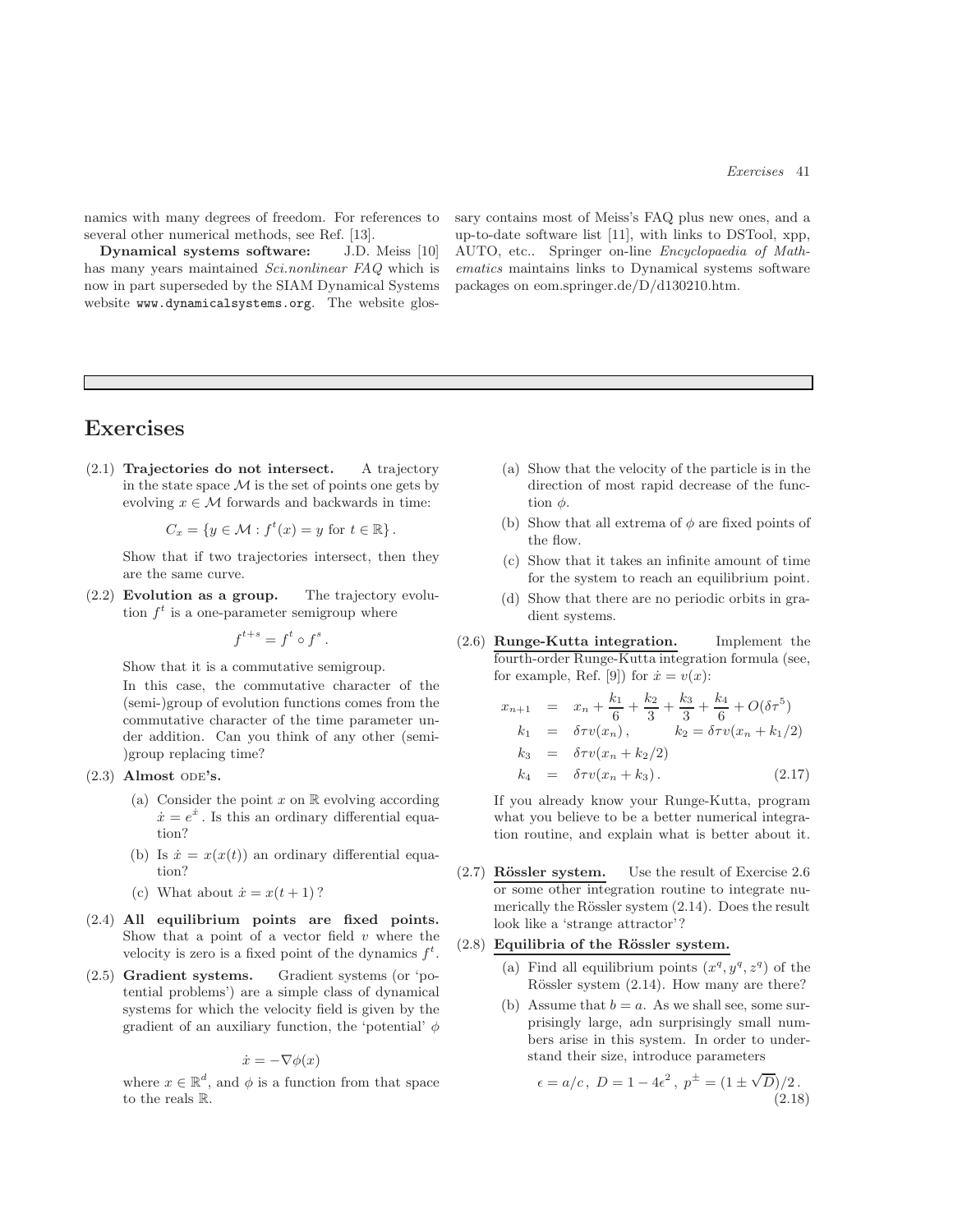#### 42 *Exercises*

Express all the equilibria in terms of  $(c, \epsilon, D, p^{\pm})$ . Expand equilibria to the first order in  $\epsilon$ . Note that it makes sense because for  $a = b = 0.2, c = 5.7$  in (2.14),  $\epsilon \approx 0.03$ . (continued as Exercise 3.1)

(Rytis Paškauskas)

- (2.9) **Can you integrate me?** Integrating equations numerically is not for the faint of heart. It is not always possible to establish that a set of nonlinear ordinary differential equations has a solution for all times and there are many cases were the solution only exists for a limited time interval, as, for example, for the equation  $\dot{x} = x^2$ ,  $x(0) = 1$ .
	- (a) For what times do solutions of

 $\dot{x} = x(x(t))$ 

exist? Do you need a numerical routine to answer this question?

- (b) Let's test the integrator you wrote in Exercise 2.6. The equation  $\ddot{x} = -x$  with initial conditions  $x(0) = 2$  and  $\dot{x} = 0$  has as solution  $x(t) = e^{-t}(1 + e^{2t})$ . Can your integrator reproduce this solution for the interval  $t \in [0, 10]$ ? Check you solution by plotting the error as compared to the exact result.
- (c) Now we will try something a little harder. The equation is going to be third order

$$
\dddot{x} + 0.6\ddot{x} + \dot{x} - |x| + 1 = 0,
$$

which can be checked–numerically–to be chaotic. As initial conditions we will always use  $\ddot{x}(0) = \dot{x}(0) = x(0) = 0$ . Can you reproduce the result  $x(12) = 0.8462071873$  (all digits are significant)? Even though the equation being integrated is chaotic, the time intervals are not long enough for the exponential separation of trajectories to be noticeble (the exponential growth factor is  $\approx 2.4$ ).

- (d) Determine the time interval for which the solution of  $\dot{x} = x^2, x(0) = 1$  exists.
- (2.10) **Classical collinear helium dynamics.** In order to apply periodic orbit theory to quantization of helium we shall need to compute classical periodic orbits of the helium system. In this exercise we commence their evaluation for the collinear helium atom (5.6)

$$
H = \frac{1}{2}p_1^2 + \frac{1}{2}p_2^2 - \frac{Z}{r_1} - \frac{Z}{r_2} + \frac{1}{r_1 + r_2}.
$$

The nuclear charge for helium is  $Z = 2$ . Colinear helium has only 3 degrees of freedom and the dynamics can be visualized as a motion in the  $(r_1, r_2), r_i \geq 0$  quadrant. In  $(r_1, r_2)$ -coordinates the potential is singular for  $r_i \rightarrow 0$  nucleus-electron collisions. These 2-body collisions can be regularized by rescaling the coordinates, with details given in Section 7.3. In the transformed coordinates  $(x_1, x_2, p_1, p_2)$  the Hamiltonian equations of motion take the form

$$
\dot{P}_1 = 2Q_1 \left[ 2 - \frac{P_2^2}{8} - Q_2^2 (1 + \frac{Q_2^2}{R^4}) \right] \n\dot{P}_2 = 2Q_2 \left[ 2 - \frac{P_1^2}{8} - Q_1^2 (1 + \frac{Q_1^2}{R^4}) \right] \n\dot{Q}_1 = \frac{1}{4} P_1 Q_2^2, \quad \dot{Q}_2 = \frac{1}{4} P_2 Q_1^2.
$$
\n(2.19)

where  $R = (Q_1^2 + Q_2^2)^{1/2}$ .

(a) Integrate the equations of motion by the fourth order Runge-Kutta computer routine of Exercise 2.6 (or whatever integration routine you like). A convenient way to visualize the 3-d state space orbit is by projecting it onto the 2-dimensional  $(r_1(t), r_2(t))$  plane. (continued as Exercise 3.4)

(Gregor Tanner, Per Rosenqvist)